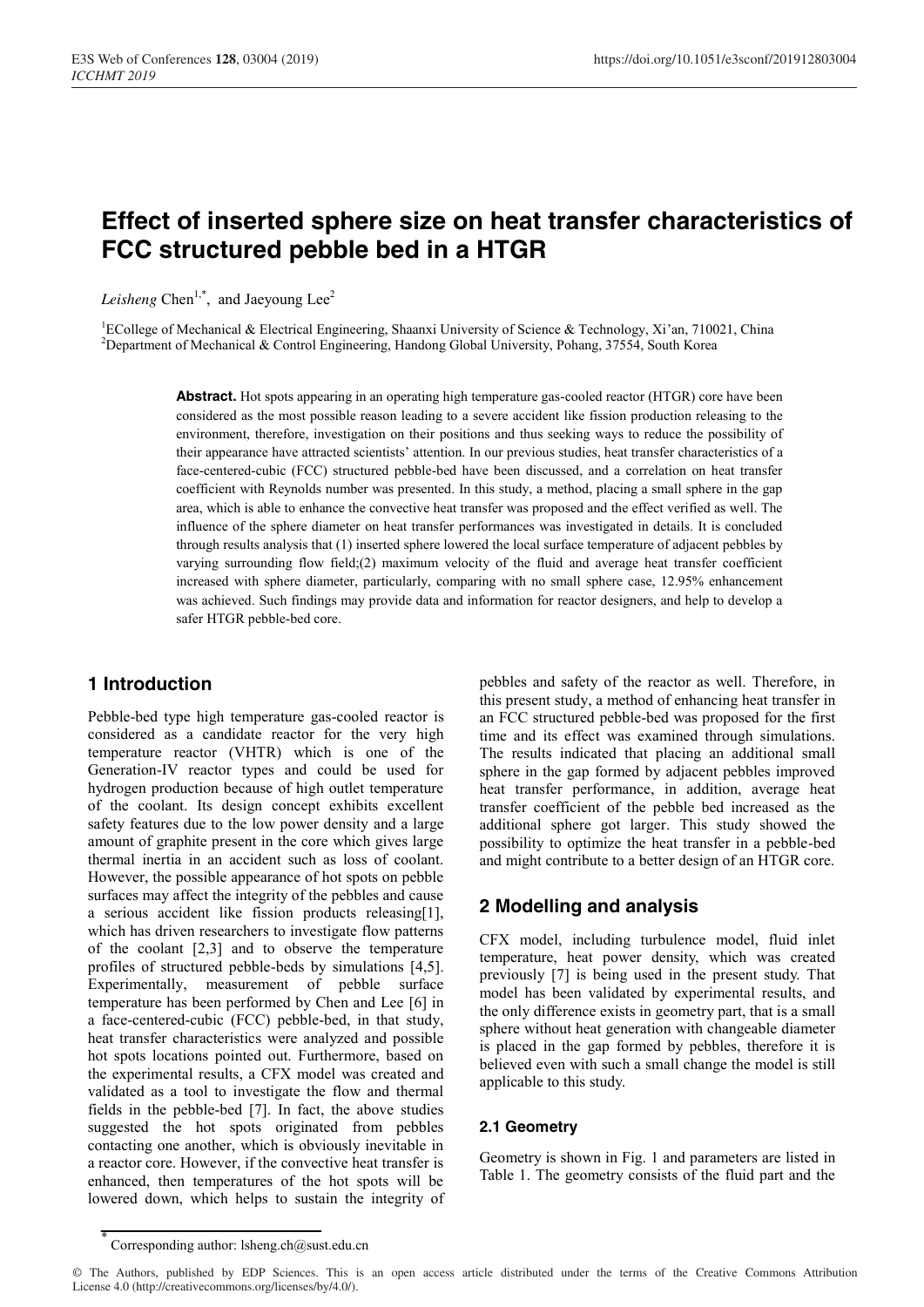solid part; the duct stands for the fluid, and the solid part is formed by 14 pebbles, 14 heaters, and 1 small sphere.



Fig. 1. Geometry of (a) FCC pebble-bed and (b) the solid part

**Table 1.** Parameters of geometry components

| Fluid           |                 |                   | Solid  |        |               |
|-----------------|-----------------|-------------------|--------|--------|---------------|
| Width           | Depth           | Height            | Pebble | Heater | <b>Sphere</b> |
| [m]             | m               | $\lceil m \rceil$ |        |        |               |
| 0 <sub>17</sub> | 0 <sub>17</sub> | 0 <sub>5</sub>    | 012    | 0.06   | < 0.025       |
|                 |                 | Ouantity          | 14     | 14     |               |

As for the position of the small sphere, Fig. 2 shows more details. Only cases of D=0, 0.03, and 0.05m are put here to make the concept be clearly understood, and two more cases (D=0.02, 0.04m) were simulated during the analysis process. The rule is the way of placing a small sphere has to be based on reality, which means small sphere has to contact with at least 3 surrounding pebbles. If the sphere is too small, it is impossible to make it touch 3 pebbles, therefore, spheres with diameter less than 0.01m are not considered in this study.



Fig. 2. Geometry with small sphere diameter of (a) 0m (b) 0.03m (c) 0.05m

#### **2.2 Meshing**

It is worth noting that since thermal field one/beneath the pebble surface is strongly influenced by the flow pattern and velocity, therefore in order to observe both fields and verify their coupling mechanism, boundary layers were applied to both sides of a pebble surface, as shown in Fig. 3.



Fig. 3. Meshing of (a) the fluid part (b) pebble and heater (c) fluid-solid interface (d) small sphere

Selected element size of each component and total number of nodes and elements are put in Table 2.

**Table 2.** Element size and numbers.

|                  | Element size [m]   |                    |                    | <b>Numbers</b> |              |  |
|------------------|--------------------|--------------------|--------------------|----------------|--------------|--|
| Fluid            | Pebble             | Heater             | <b>Sphere</b>      | Nodes          | Elements     |  |
| $2\times10^{-3}$ | $2 \times 10^{-3}$ | $2 \times 10^{-3}$ | $2 \times 10^{-3}$ | $\sim$ 3M      | $\sim$ 14.7M |  |

### **2.3 Boundary conditions**

Boundary conditions including coolant inlet velocity, inlet temperature, and heat power density are listed in Table 3. Therein, inlet velocity and power density were calculated from original HTR-PM operation parameters according to the similarity principle.

**Table 3.** Boundary conditions.

| Turbulence model     | k-e                              |
|----------------------|----------------------------------|
| Turbulence intensity | $5\%$                            |
| Boundary layers      | 5                                |
| Power density        | $1 \times 10^6$ W/m <sup>3</sup> |
| Inlet velocity       | $2.1 \text{ m/s}$                |
| Inlet temperature    | 298.15 K                         |
| Pressure             | atm                              |

### **2.4 Measurement locations**

Comparing with the previous measurement positions, coordinates of No. 1, 6,7,17,18, and 23 have been shifted by  $2^{\circ}$  in order to avoid pebble-pebble and pebble-sphere contact points, since heat transfer at those points is not in a way of convection but conduction. In addition, to make the results convincible, another set of 23 measurement lines as shown in Fig. 4 was applied since the pebble-bed structure was no longer symmetric when a small sphere was placed in.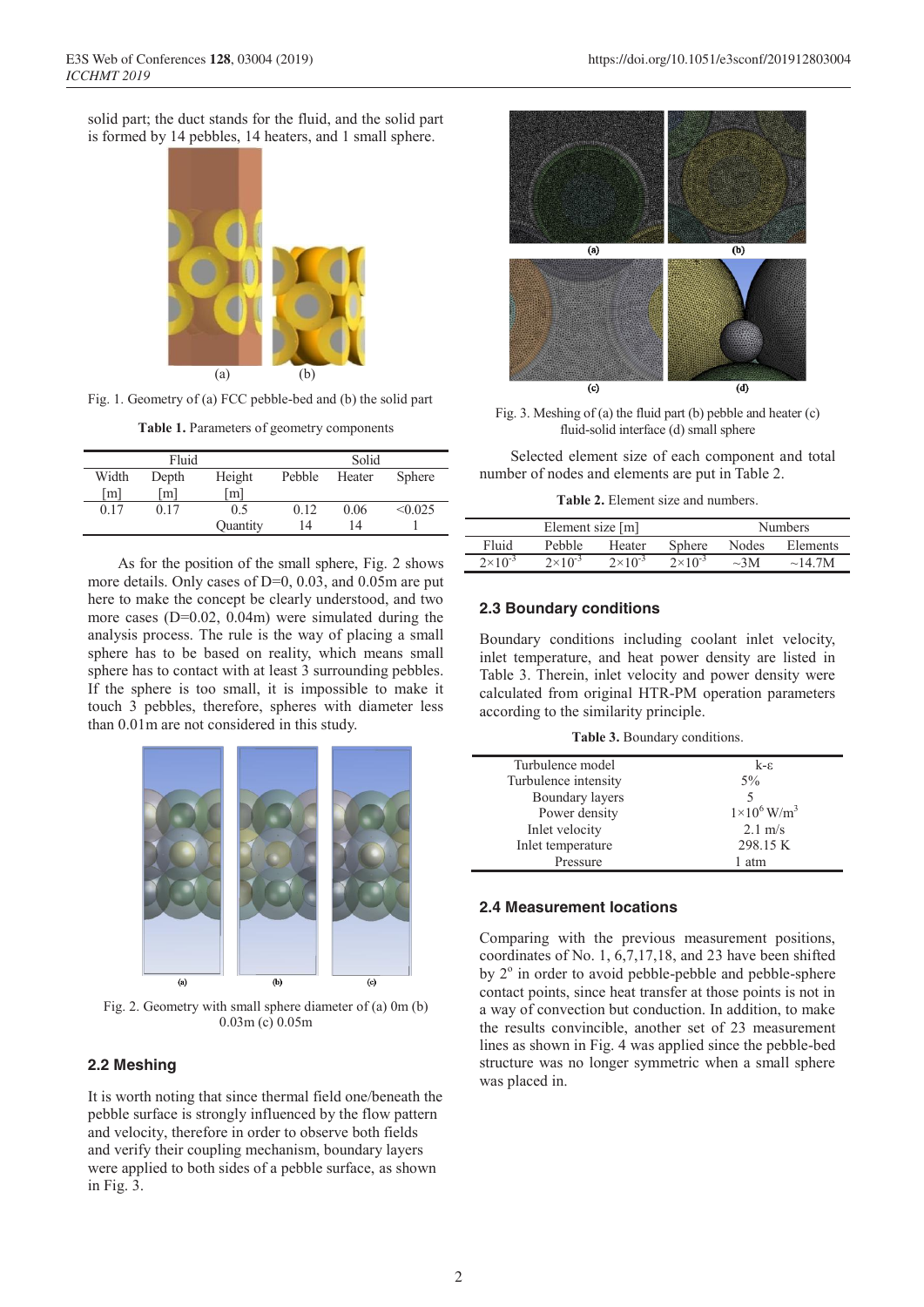

Fig. 4 46 temperature measurement lines

In terms of heat transfer coefficient (HTC) calculation, a second temperature is necessary besides the surface temperature, therefore temperature at 10mm beneath the surface was obtained at each position. The average HTC is calculated using the following equation:

$$
h_{avg} = \sum_{i=1}^{46} \left[ \frac{k_{solid} \Delta T_i}{r^2 (\frac{1}{r_2} - \frac{1}{r_1})} \times \frac{1}{T_{surf} - T_{\infty}} \times \frac{1}{46} \right]
$$
(1)

Where k is thermal conductivity; T, temperature; r,  $r_1$ , and  $r_2$  are the radius of the pebble, distance from pebble center to surface, and distance from pebble center to 10mm under the surface respectively; subscript avg and surf denote average value and surface; i means the  $i<sup>th</sup>$ measurement point.

## **3 Results and discussion**

The effect of inserted sphere size on heat transfer performances was investigated according to simulation results. Out of total 5 cases, 3 representative cases (D=0, 0.03, 0.05m) are particularly analyzed. Velocity and thermal fields of the fluid, surface and inside temperatures and heat transfer coefficients were obtained for each case. To simplify analysis processes, one representative plane (YZ plane at X=0.085m) was selected as the target of this study.

#### **3.1 Velocity field in the gap**

Velocity field formed in the gap area is shown in Fig. 5. Comparing cases with and without small sphere, It can be easily seen that placing a sphere in has significantly reduced the stagnant area (Blue zones in Figure 5a), which were found typically existing on top and bottom of a pebble [6]. Besides, the maximum velocity of the fluid increases and the flow field varies as the small sphere gets bigger. Down the contact points and near the side vertex are the fast flowing areas when there is no small sphere placed, but fast flowing areas are migrated after the sphere is being inserted as can be seen in Fig. 5b, 5c. It is worth mentioning that from the case of D=0.03m, velocity field at the side where the small sphere was placed is stronger than that at the other. Therefore, such stagnant zones reduction and velocity increasing induced by small sphere will greatly improve heat transfer performances between the pebble and fluid, and then substantially reduce the possibility of hot spots appearance.



Fig. 5 Velocity field of the case with small sphere diameter at (a) 0m (b) 0.03m (c) 0.05m

#### **3.2 Temperature field in the gap**

Temperature of the coolant is originated from the pebble and influenced by it, as shown in Fig. 6, the upper side temperature is higher, which is because the upper pebble has the relatively higher temperature than the middle and bottom pebbles. The maximum temperature is found near the upper pebble, as the fluid flows, it gets cooled down. It is really difficult to tell how overall temperature profile is affected by the small sphere only based on these 3 figures at this moment, thus, pebble surface temperatures at positions shown in Fig. 4 were obtained and their variation trends were analyzed in details.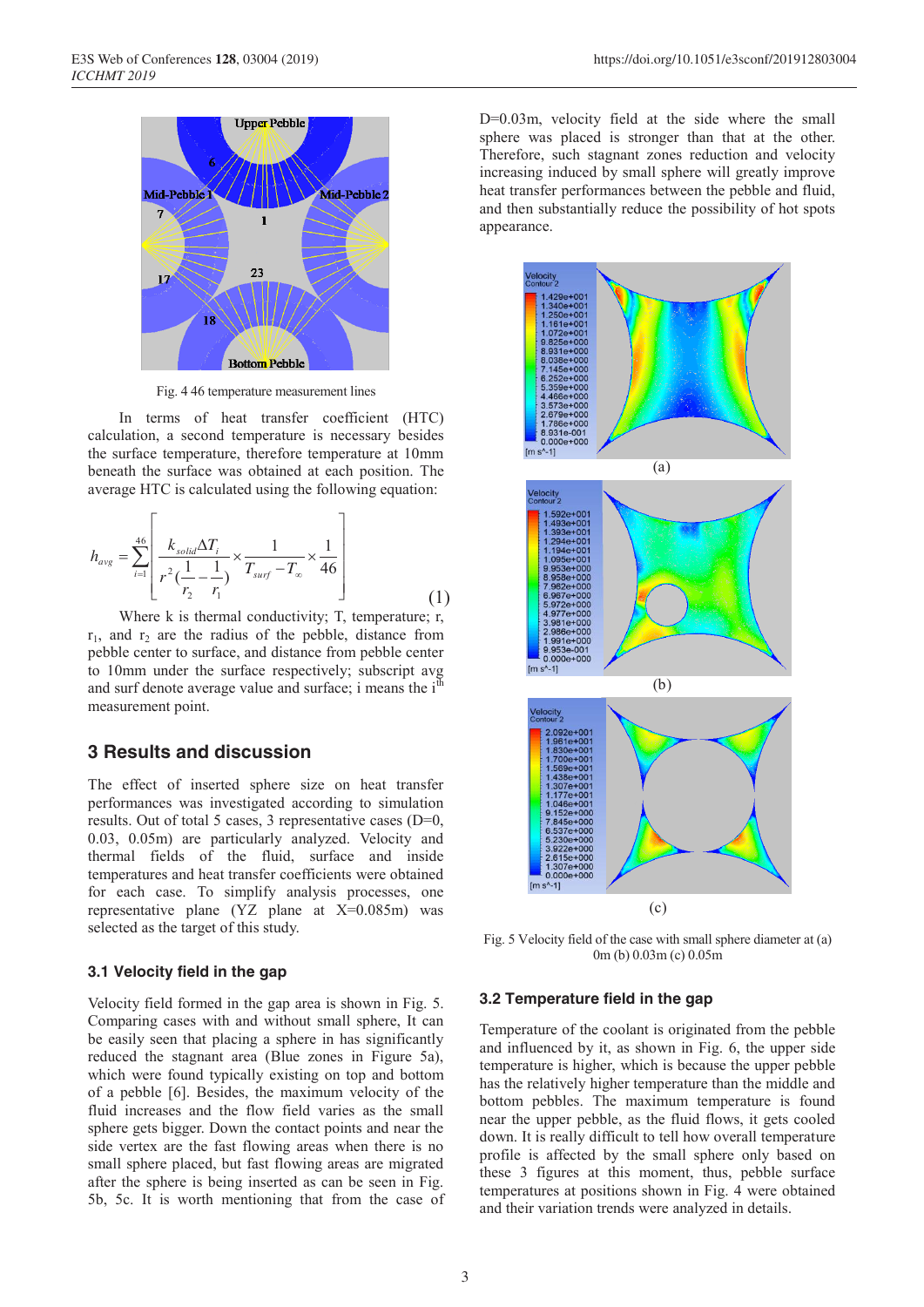

Fig. 6 Temperature field of the case with small sphere diameter at (a) 0m (b) 0.03m (c) 0.05m

#### **3.3 Surface temperature of pebbles**

Surface temperatures of the pebbles are shown in Fig. 7. The upper pebble is not likely to be strongly influenced by the small sphere, and only the vertex shows a slight decrease when the sphere is with a diameter of 0.05m. The middle and bottom pebbles show fierce variations comparing cases with and without small sphere. Temperature decreases as the sphere grows bigger, particularly, such a trend is found with the bottom pebble. The variation trend indicates that inserted small sphere lowers surface temperatures of adjacent pebbles, which suggests inserting small sphere reduce the possibility of hot spots appearance, however, it is still not sure that whether it is by improving convective heat transfer or not. For cases of  $D=0$  and  $D=0.05$ m, the pebble bed is symmetric, that is why temperatures of half measurement positions are in good agreement with that of the other half. In terms of case D=0.03m, due to effect of the small sphere, temperatures of the half with sphere are lower than those of the other half.



Fig. 7 Surface temperature of pebbles under 3 cases of (a) D=0m (b) D=0.03m (c) D=0.05m